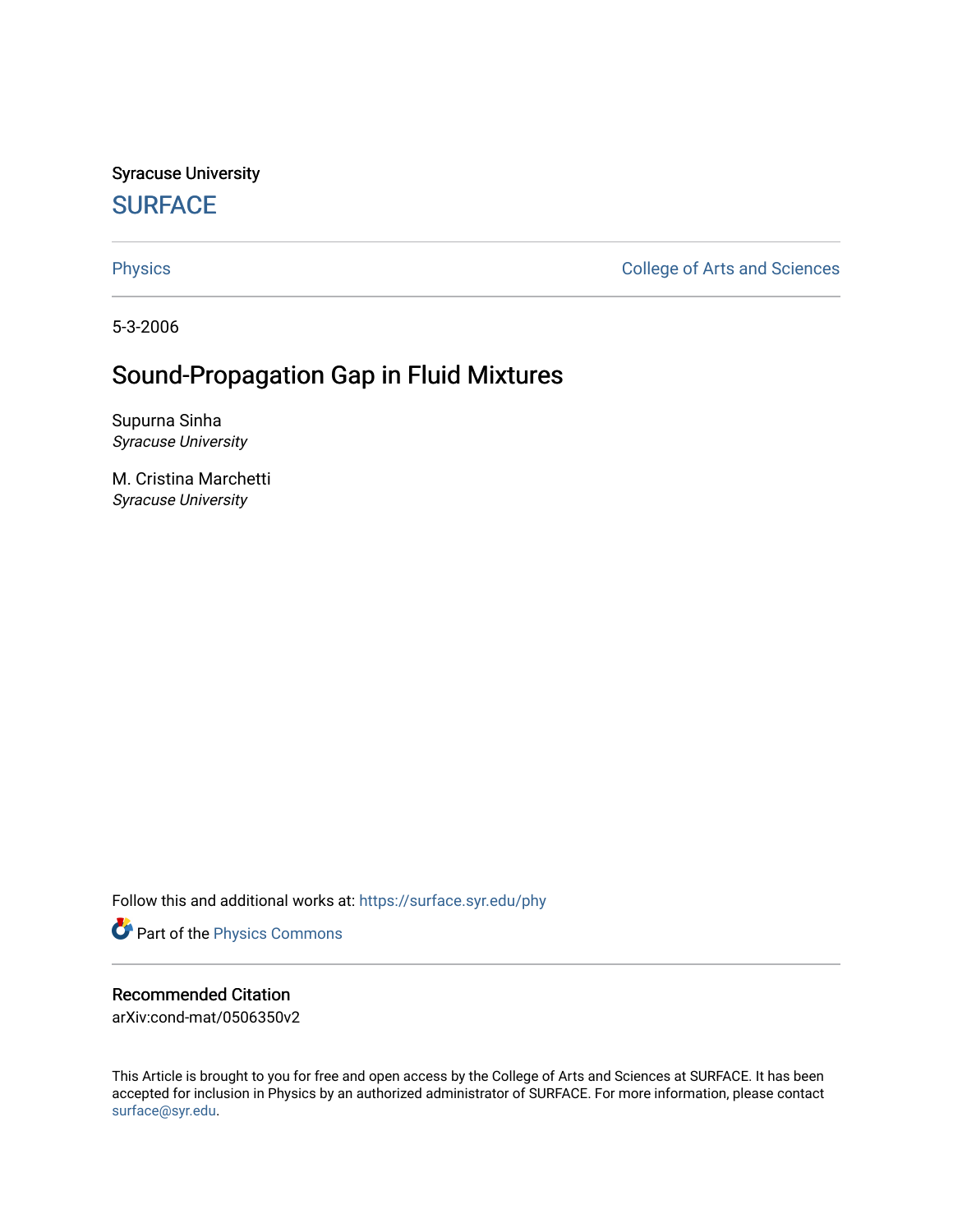#### Sound-propagation gap in fluid mixtures

Supurna Sinha and M. Cristina Marchetti

Physics Department, Syracuse University, Syracuse, New York 13244

We discuss the behavior of the extended sound modes of a dense binary hard-sphere mixture. In a dense simple hard-sphere fluid the Enskog theory predicts a gap in the sound propagation at large wave vectors. In a binary mixture the gap is only present for low concentrations of one of the two species. At intermediate concentrations sound modes are always propagating. This behavior is not affected by the mass difference of the two species, but it only depends on the packing fractions. The gap is absent when the packing fractions are comparable and the mixture structurally resembles a metallic glass.

## I. INTRODUCTION

Short-wavelength collective modes in dense simple hard-sphere fluids have been studied extensively by both theoretical and experimental researchers in the past few years.<sup>1</sup>−<sup>4</sup> Two interesting features of the extended hydrodynamic modes in a simple fluid are the softening of the heat mode at the wave vector  $k$  where the static structure factor  $S(k)$  has its first maximum and the appearance of a gap in the sound propagation in the same large-wave-vector region.<sup>1,2</sup> The softening of the heat mode corresponds to the slowing down of structural relaxation in a dense fluid and has been discussed extensively in the literature. The sound-propagation gap consists in the vanishing of the imaginary part of the frequency of the sound waves, which describes the propagation of the wave, over a finite region of k values.

In a one-component fluid of hard spheres of size  $\sigma$  and density n one obtains a gap in the sound propagation for all values of the packing fraction  $\eta = (\pi/6)n\sigma^3$ above  $\eta \approx 0.33$ <sup>5</sup>. This feature of the extended modes has been the topic of some controversy. de Schepper, Cohen, and Zuilhof,<sup>5</sup> have shown that the appearance and disappearance of the sound propagation gap can be understood as arising from the competition between generalized wave-vector-dependent reversible elastic restoring forces and dissipative forces in the fluid. Roughly speaking, a gap arises whenever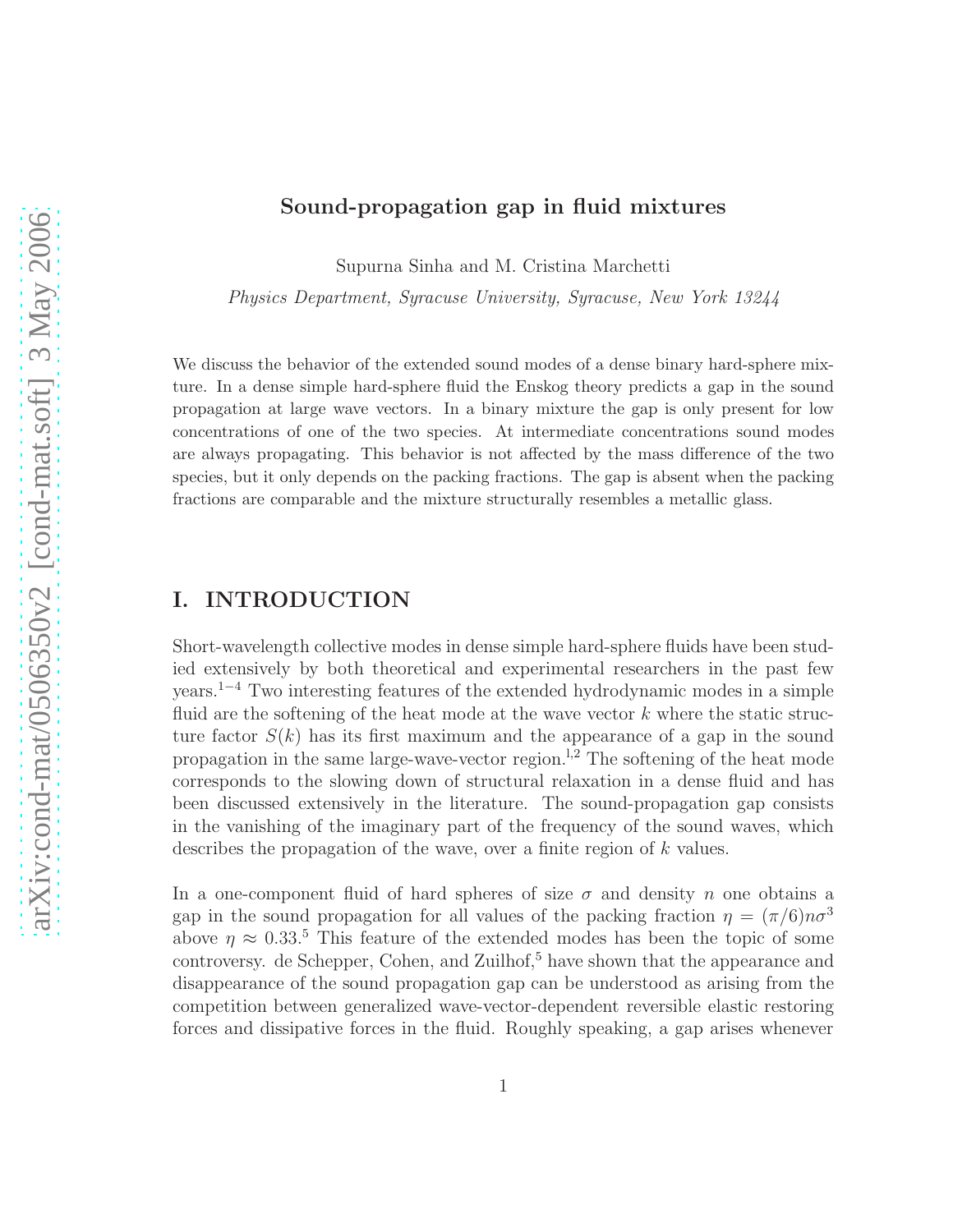the dissipation exceeds the elastic forces. They also pointed out that the behavior of the sound modes in a one-component fluid is quite insensitive to the static structure factor of the fluid and the gap is present even when setting  $S(k) = 1$ . de Schepper, Van Rijs, and Cohen<sup>6</sup> have also shown that even the long-wavelength Navier-Stokes equations, when used outside their range of validity to describe shortwavelength phenomena, predict a gap in the sound propagation. The model based on the Navier-Stokes equations suggests that there is no connection between local effects leading to wave-vector-dependent transport coefficients and susceptibilities and the trapping of sound on molecular length scales.

In a recent paper (hereafter denoted  $\mathbf{I}$ ) we used the Enskog equation as the starting point to study the short-wavelength collective excitations of a binary hard-sphere fluid mixture.<sup>7</sup> In a mixture the spatial ordering of the particles can be changed while keeping the total density of the fluid constant by changing the concentration  $x_2 = n_2/(n_1 + n_2)$  of the larger species (here type-2 spheres) or the size ratio  $\alpha = \sigma_1/\sigma_2$ . We find that sound propagation in the mixture depends on the concentration  $x_2$ : the trapping of sound modes and the corresponding propagation gap that arises in dense simple fluids only occurs in mixtures with a small concentration of small spheres in a dense fluid of large spheres  $(x_2 \approx 1)$  or a small concentration of large spheres in a dense fluid of small spheres  $(x_2 \ll 1)$ . At intermediate values of  $x_2$  we observe a softening of the sound propagation, but no actual gap. For either small or large values of  $x_2$  the mixture closely resembles a simple fluid, as can be seen from the behavior of the partial structure factors  $S_{11}(k)$ ,  $S_{22}(k)$  and  $S_{12}(k)$ defined in **I**. For instance, for  $x_2 = 0.01$  only the static structure factor  $S_{11}(k)$  of the dense component is peaked [see Fig.  $1(a)$ ]. The other structure factors are essentially constant. Thus we expect the appearance of a sound-propagation gap as in a simple fluid. At intermediate values of the concentration  $x_2$  the dense mixture resembles a metallic glass: there is short-range order in the spatial arrangements of both types of spheres, as indicated by the fact that all three static structure factors display considerable structure as functions of the wave vector [see Fig. l(b)]. The absence of a sound-propagation gap in this case is then consistent with the experimental finding that no gap occurs in the second sound of metallic glasses.<sup>8</sup> This observation seems to indicate that the local fluid structure does play a role in determining sound propagation and sound trapping at short wavelengths, in contrast to what was argued for a one-component fluid.

In this paper we investigate in more detail the extended sound modes in binary mixtures, with the objective of clarifying their dependence on concentration, size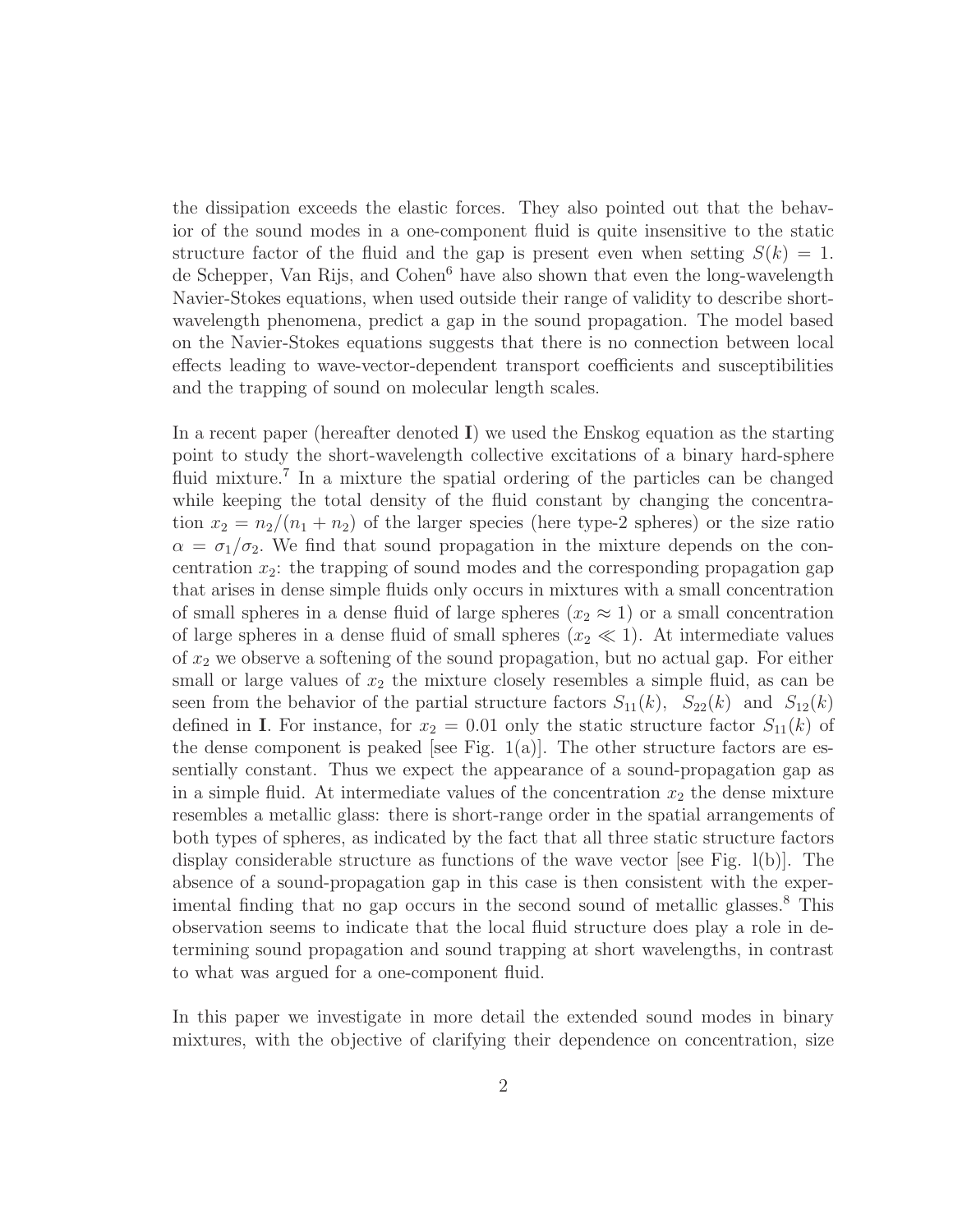ratio and mass ratio, and the role of the fluid structure in determining the gap. As in our earlier paper, we keep the total packing fraction of the mixture  $\eta$  $(\pi/6)(n_1\sigma_1^3 + n_2\sigma_2^3)$  fixed at the value  $\eta = 0.46$ , which is close to the packing fraction corresponding to freezing of a one-component hard-sphere fluid.

FIG.1. The partial static structure factors  $S_{11}(k)$ ,  $S_{22}(k)$ , and  $S_{12}(k)$  for  $\eta = 0.46$ ,  $\alpha = 0.7, x_2 = 0.01$  (a), and  $x_2 = 0.5$ (b).

First we have considered the dependence of the sound modes on the ratio  $m_1/m_2$  of the masses of the two species and the role of this ratio in determining the propagation gap. By comparing the extended hydrodynamic modes displayed in  $I(\alpha = 0.7)$ and  $m_1/m_2 = 0.5$  to the modes obtained for the same values of size ratio and concentration, but equal masses, we have found that the sound propagation is essentially unchanged at all concentrations. This holds true for other values of the size ratio. In general, as long as the mass ratio is not too small  $(m_1/m_2 \geq 0.1)$  the difference in mass of the two species affects only weakly the sound propagation in a mixture. This points to the fact that the size difference and the spatial ordering of the two types of spheres must play the main role in determining the absence of sound trapping at large wave vectors.

In Sec. II we discuss the dependence of the sound modes on the concentration of one of the two species. We show that in dense mixtures, as in a one-component fluid, the appearance of a sound propagation gap can be understood as the result of the competition between elastic and dissipative forces in the fluid. The absence of the sound-propagation gap in mixtures of intermediate concentrations is not determined by the details of the static structure factors, but it does depend on the fluid structure in the sense that it occurs when the packing fractions  $\eta_1 = (\pi/6)n_1\sigma_1^3$ and  $\eta_2 = (\pi/6)n_2\sigma_2^3$  of the two species are comparable. In this case all three static structure factors are peaked and the structural properties of the mixture resemble those of a metallic glass.

## II. DEPENDENCE OF SOUND PROPAGATION ON CONCENTRATION

We showed in I that at large wave vectors the extended heat and diffusion modes govern the relaxation of the densities of the two species. These are the only long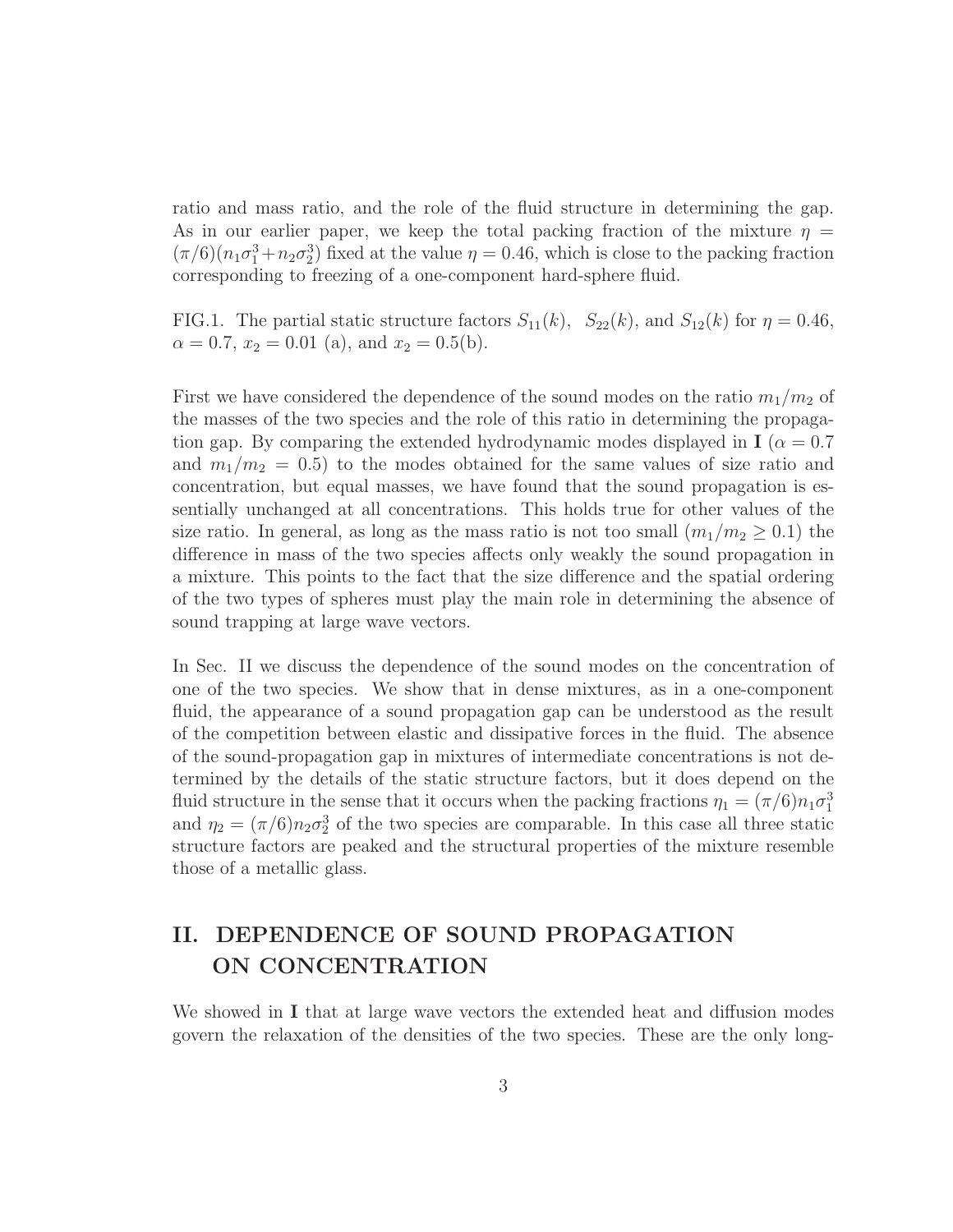lived fluctuations in the fluid at these wave vectors. At large wave vectors the extended sound modes mainly describe the relaxation of temperature and longitudinal momentum fluctuations. Similarly, in a one-component fluid large-wave-vector density fluctuations are long-lived while temperature and momentum fluctuations relax quickly. On the basis of this observation Zuilhof and co-workerss suggested that extended sound modes in a one-component fluid can be described by a simple model obtained by neglecting the coupling to the density in the generalized hydrodynamic equations for temperature and longitudinal momentum. The resulting two coupled equations have eigenfrequencies that closely reproduce the extended sound modes at large wave vectors. Clearly, at small wave vectors these modes do not reduce to the hydrodynamic sound modes.

The same model can be used to describe the extended sound modes of a mixture, where the characteristic time scale for the relaxation of temperature and momentum fluctuations is well separated from that governing the relaxation of fluctuations in the two densities. If we neglect the coupling to fluctuations in the densities in the generalized hydrodynamic equations for temperature and longitudinal momentum, we obtain two coupled equations that are formally identical to those obtained for a one-component fluid. The eigenvalues of these equations are obtained by solving a quadratic equation, with the result

$$
z_{\pm}(k) = -\frac{1}{2} [\Omega_{ll}(k) - \Omega_{TT}(k)]
$$
  

$$
\pm \frac{1}{2} {\{\Omega_{ll}(k) - \Omega_{TT}(k)\} }^2 - 4[f(k)]^2 \}^{\frac{1}{2}},
$$
 (2.1)

where  $\Omega_{ll}(k)$  and  $\Omega_{TT}(k)$  are the damping rates in the equations for longitudinal momentum and temperature fluctuations, respectively, and  $f(k) = i\Omega_{Tl}(k)$  is the elastic restoring force that couples the two equations,

$$
\Omega_{ll}(k) = \frac{2}{3\rho} \sum_{a=1,2} \sum_{b=1,2} \frac{2\mu_{ab}\sqrt{n_a n_b}}{t_{E_{ab}}} \left[1 - j_0(k\sigma_{ab}) + 2j_2(k\sigma_{ab})\right]
$$
(2.2)

$$
\Omega_{TT}(k) = \frac{2}{3\rho} \sum_{a=1,2} \sum_{b=1,2} \frac{2\mu_{ab}\sqrt{n_a n_b}}{t_{E_{ab}}} [1 - j_0(k\sigma_{ab})]
$$
\n(2.3)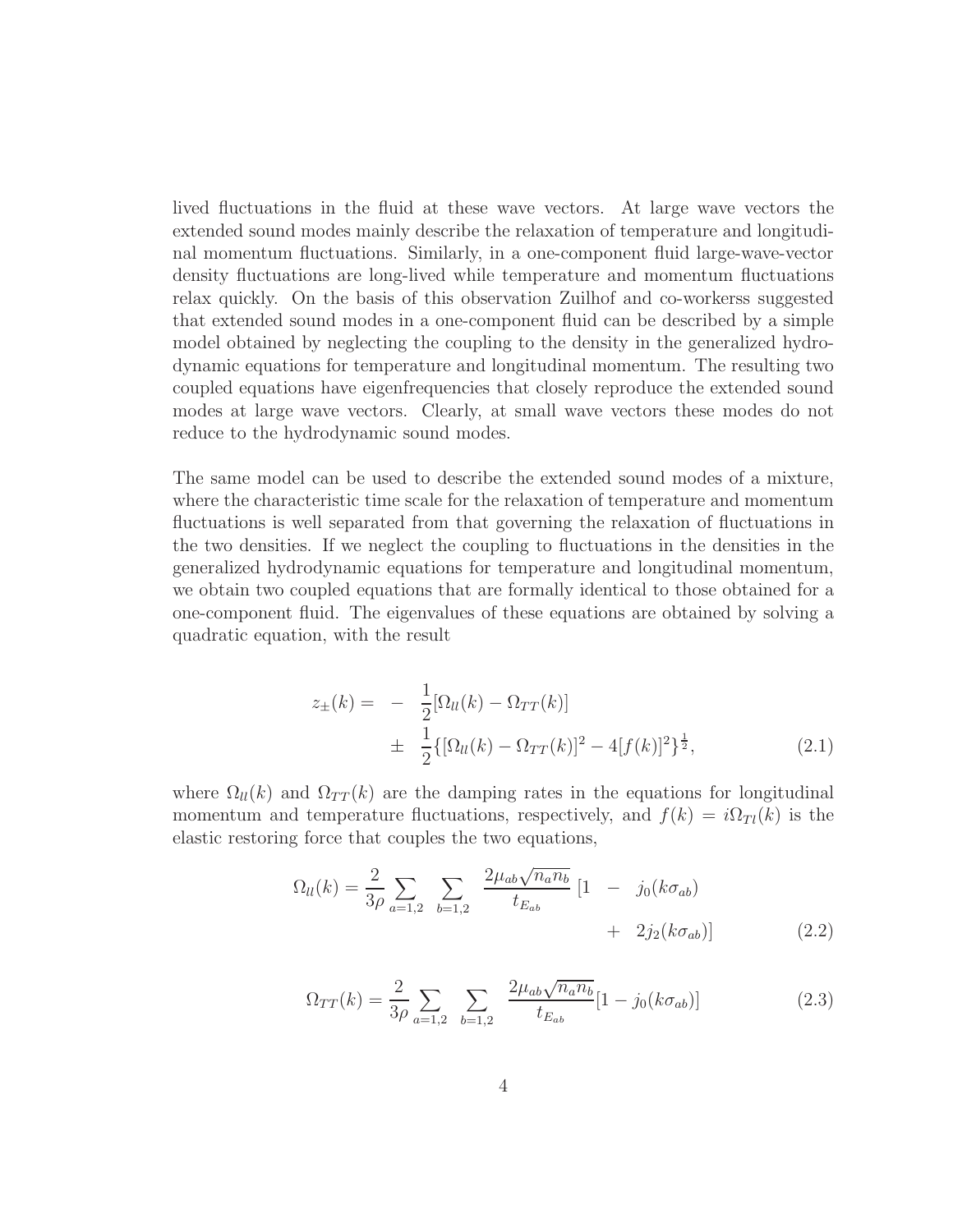$$
f(k) = k\sqrt{2n/3\beta\rho} \left[ 1 + \sum_{a=1,2} \sum_{b=1,2} 2\pi \frac{n_a n_b}{n} \sigma_{ab}^3 \right]
$$

$$
\times \chi_{ab} \frac{j_1(k\sigma_{ab})}{k\sigma_{ab}} \right],
$$
(2.4)

where  $n = n_1 + n_2$  and  $\rho = m_1 n_1 + m_2 n_2$  are the total number and mass densities, respectively. Also,  $\mu_{ab} = m_a m_b/(m_a + m_b)$  is the reduced mass,  $\chi_{ab}$  the pair correlation function of species a and b at contact,  $\sigma_{ab} = (\sigma_a + \sigma_b)/2$ , and  $j_n(x)$ is a spherical Bessel function of order n. Finally,  $t_{E_{ab}}$  is the Enskog mean-free time,  $t_{E_{ab}} = \sqrt{2\mu_{ab}\beta}/4\sqrt{\pi n_a n_b} \sigma_{ab}^2 \chi_{ab}$ ). At large wave vectors the two modes given in Eq.  $(2.1)$  closely resemble the extended sound modes obtained in I by solving the four coupled hydrodynamic equations. The argument of the square root in Eq. (2.1) is generally negative (and the two modes are propagating), unless the dissipative damping exceeds the elastic forces. In this case Eq. (2.1) yields two real roots, corresponding to diffusive modes. This is the region of the soundpropagation gap. The argument of the square root in Eq. (2.1) can be factorized as  $(\Omega_{ll} - \Omega_{TT} + 2f)(\Omega_{ll} - \Omega_{TT} - 2f)$ . The first factor is always positive. We define the function  $\Delta(k)$  by

$$
\frac{\sigma_{12}}{2} \left[ \frac{3\beta\rho}{2n} \right]^{1/2} \left( \Omega_{ll} - \Omega_{TT} - 2f \right) = \Delta(k) - k\sigma_{12},
$$

with

$$
\Delta(k) = \frac{2\pi}{n} \sum_{a=1,2} \sum_{b=1,2} n_a n_b \sigma_{ab}^2 \sigma_{12} \chi_{ab} \left[ \left[ \frac{16\mu_{ab} n}{3\pi \rho} \right]^{1/2} j_2(k\sigma_{ab}) - j_1(k\sigma_{ab}) \right].
$$
 (2.5)

A gap occurs when  $\Delta(k) > k\sigma_{12}$ . This condition is displayed graphically in Fig. 2 at three different concentrations. The figure shows that a gap is obtained for  $x_2 = 0.01$ and  $x_2 = 0.9$ , but not for  $x_2 = 0.5$ . For  $\alpha = 0.7$  and  $m_1/m_2 = 0.5$  this simple model predicts no sound-propagation gap for  $0.05 \leq 0.7$ , in agreement with what was obtained in **I** solving the full coupled hydrodynamic equations.

FIG.2. The straight line is  $k\sigma_{12}$ . The curves represent the function  $\Delta(k)$  for  $\eta = 0.46, \alpha = 0.7, \text{ and } m_1/m_2 = 0.5, \text{ and } x_2 = 0.01 \text{ (solid line)}, x_2 = 0.5 \text{ (dashed)}$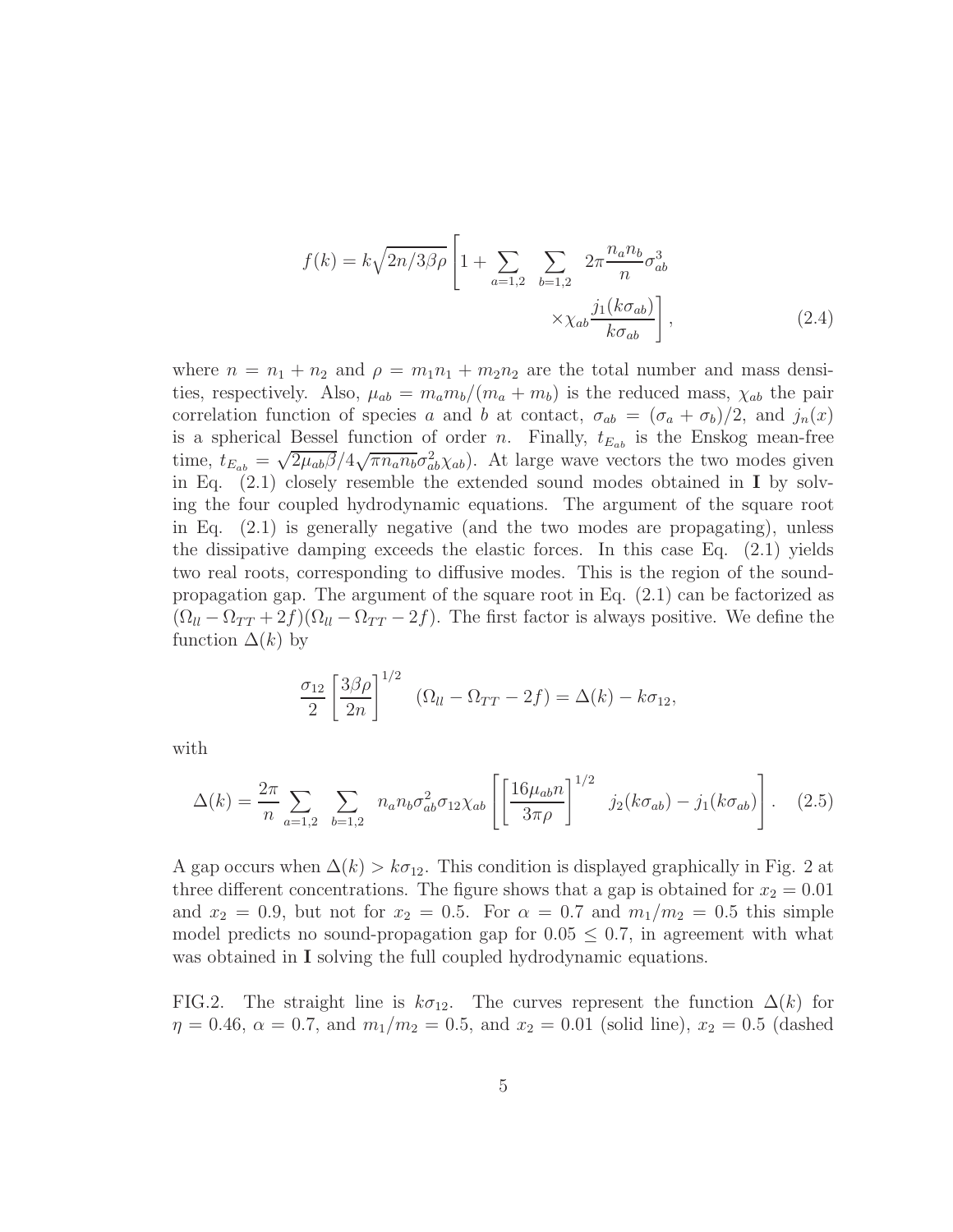line), and  $x_2 = 0.9$  (chain dashed line), as a function of  $k\sigma_{12}$ .

In mixtures, as in a one-component fluid, the sound-propagation gap occurs as a consequence of the competition between dissipative and reversible forces. In most of the wave-vector range elastic forces exceed dissipative forces. This simply reflects the fact that sound modes propagate in both liquids and low-density gases (in the very-large-wave-vector limit the fluid resembles an ideal gas, since one is considering length scales that are too short for the interactions to be relevant). The damping term and the elastic forces depend on the packing fractions  $\eta_1$  and  $\eta_2$ . For a fixed total packing fraction  $\eta$  and size ratio ( $\alpha = 0.7$ ), both dissipative and elastic terms decrease with increasing  $x_2$ . At all  $x_2$  there is a region of large k where the dissipation rates are essentially constant (and equal the sum of the Enskog times weighted by the mass fractions) and  $\Omega_{ll} - \Omega_{TT} \approx 0$ . For  $x_2 \ll 1$  and  $x_2 \approx$  the elastic forces vanish even more rapidly than the dissipative term in this large-k region and a gap occurs. For intermediate  $x_2$  the elastic forces remain finite at all k and the modes are always propagating.

In a recent paper<sup>9</sup> Campa and Cohen suggested that the static structure factors may play a role in determining sound-propagation gaps in a mixture. On the other hand, the simple model described above does not contain the static structure factors  $S_{ii}(k)$ . In fact, the appearance and disappearance of the sound-propagating gap are insensitive to the structure factors. This can also be seen by reconsidering the extended sound modes obtained in I from the solution of the four coupled hydrodynamic equation and arbitrarily setting  $S_{11}(k) = S_{22}(k) - 1$  and  $S_{12}(k) = 0$  in these equations. One finds that, while the gap itself, when it occurs, is wider if the proper static structure factors are included, its concentration dependence, i.e., its appearance and disappearance, is qualitatively unchanged. The suggestion of Campa and Cohen is, however, in the right direction and it would be misleading to say that short-wavelength sound modes in a mixture are not affected by the fluid structure. The latter does enter even in the simple model yielding Eq.  $(2.1)$  through the dependence on the packing fractions of the two components of the mixture. When the packing fractions are both appreciable, there is not gap. This situation corresponds to a fluid where all three partial static structure factors are peaked (Fig. I) and the fluid structure resembles that of a metallic glass.

### III. CONCLUSION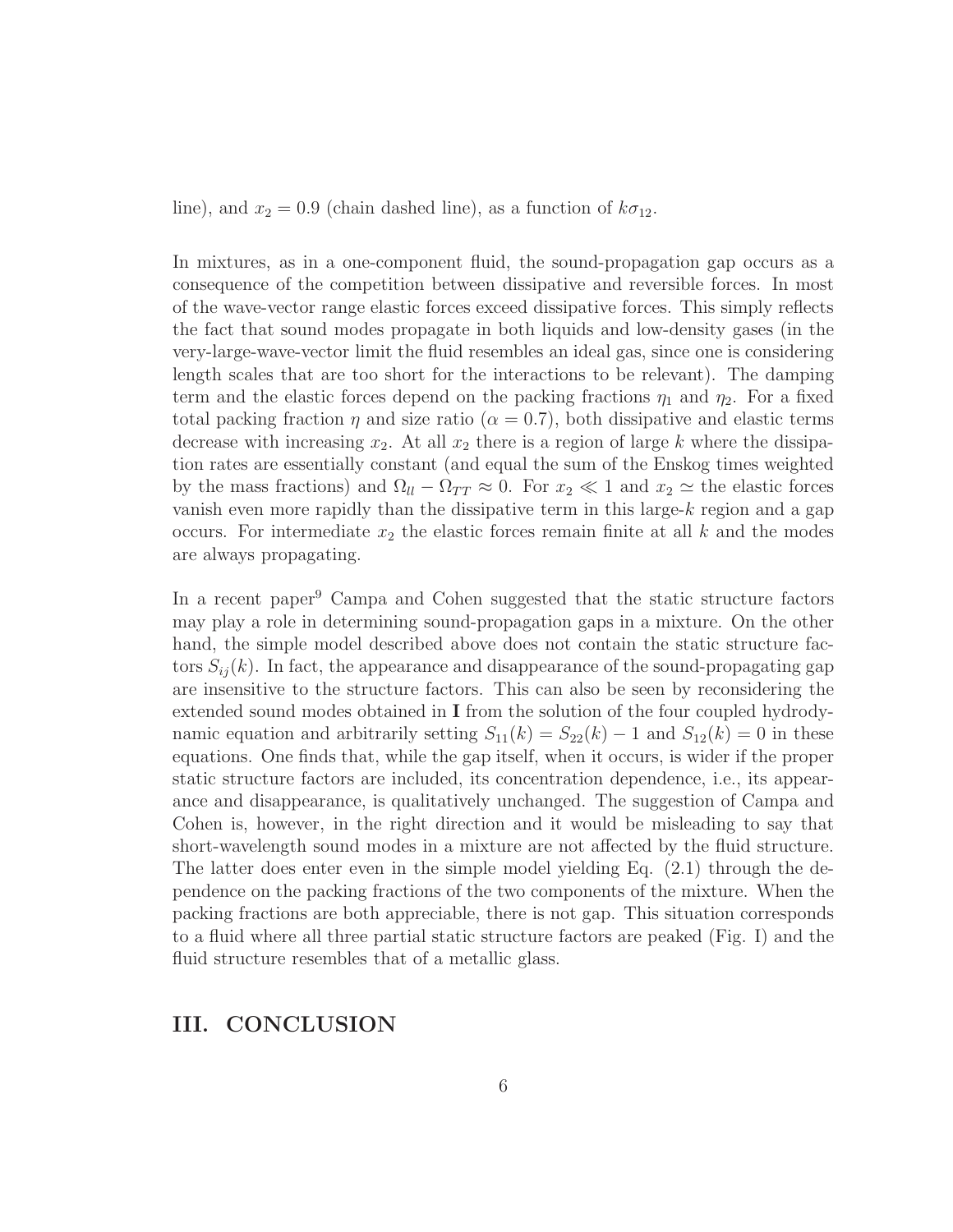We conclude with two remarks.

- (i) In I we neglected the coefficient of thermal diffusion in evaluating the extended hydrodynamic modes of the mixture. This approximation was motivated by the fact that the coefficient of thermal diffusion vanishes in a first-Soninepolynomial approximation, and in the long-wavelength limit it is always much smaller than the diffusion coefficient in mixtures of spheres of not too disparate sizes and masses.<sup>10</sup> On the other hand, in the long-wavelength limit the coefficient of thermal diffusion contributes to the damping of the sound modes.<sup>11</sup> Since neglecting thermal diffusion is best justified in mixtures of either very low  $x_2$  or  $x_2 \simeq 1$ , one may ask if the absence of the sound-propagation gap at intermediate  $x_2$  simply occurs because we have underestimated the sound damping by neglecting thermal diffusion. The model used here for the description of the extended sound modes based on the two coupled equations for temperature and longitudinal momentum fluctuations neglects all couplings to the densities and therefore does not contain the coefficient of thermal diffusion. This model still predicts the disappearance and reappearance of the sound propagation gap as a function of concentration, indicating that the dependence of the sound propagation on concentration is not an artifact of the approximation of neglecting thermal diffusion.
- (ii) Previous work has focussed on unusual sound propagation in disparate-mass gas mixtures and binary liquid alloys at moderate density.<sup>9</sup>,<sup>12</sup> One interesting feature observed in computer simulations<sup>13</sup> is the appearance of a fast propagating sound mode above a certain nonzero value of the wave vector, signaling an effective separation of the dynamics of light and heavy particles. Campa and Cohen<sup>9</sup> have shown that the fast sound is a kinetic mode rather than a hydrodynamic mode and it yields an observable shoulder in the dynamic structure factor of gas mixtures. In moderately dense mixtures the fast sound mode is present only for mass ratios below 0.1 and no fast sound occurs for  $\eta \geq 0.42$ . Our generalized hydrodynamic equations as derived in I cannot yield a fast sound mode since our set of independent variables only includes the conserved densities of the fluid: we only obtain the extended hydrodynamic modes and no kinetic modes. To account for the possibility of fast sound we would need to enlarge our set of independent variables to include at least the relative momentum density and the temperature difference of the two species. On the other hand, the fact that no fast sound is observed in Ref. 9 for the values of the total packing fraction and mass ratio considered here suggests that at such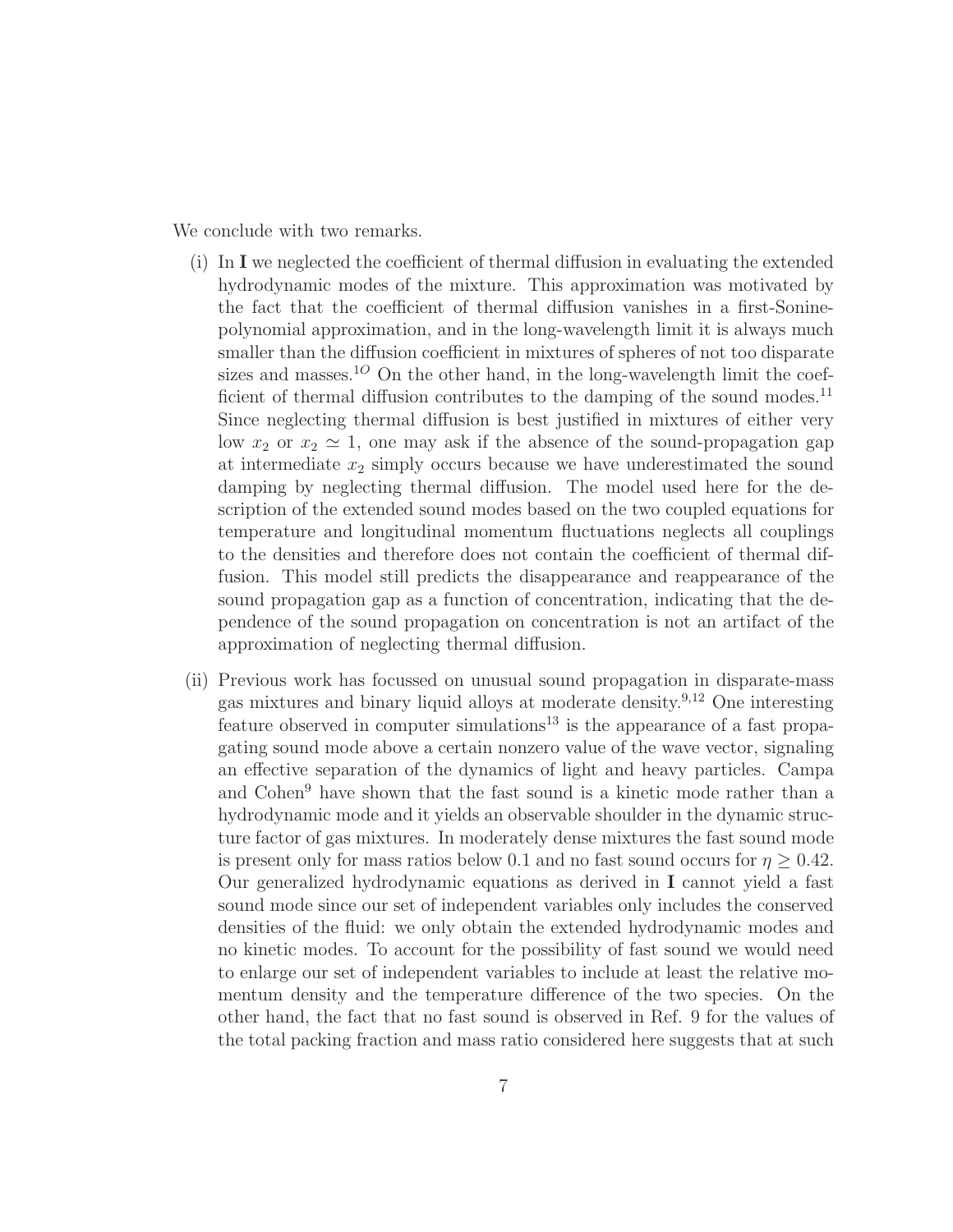high densities the dynamics of light and heavy particles never decouple and the generalized hydrodynamic equations of I may indeed provide an adequate description of the dynamics at large wave vectors.<sup>14</sup> A proper test of whether our theory is relevant for real mixtures will, however, only come from a detailed comparison of the dynamic structure factor that can be obtained from the generalized hydrodynamic equations of I with neutron-scattering spectra from dense mixtures or with numerical simulations. Finally, the fact that the appearance and disappearance of the sound-propagation gap in our work does not depend on the mass ratio and takes place even for equal masses seems to indicate that the fast sound and the concentration dependence of the gap are not related.

#### ACKNOWLEDGMENTS

One of us (M.C.M.) thanks T. R. Kirkpatrick for stimulating discussions. This work was supported by the National Science Foundation under Contract No. DMR-87- 17337.

− − − − − − − − − − −−

- <sup>1</sup> I. M. de Schepper and E. G. D. Cohen, Phys. Rev. A  $22$ ,  $287$  (1980); J. Stat. Phys. 27, 223 (1982).
- <sup>2</sup> T. R. Kirkpatrick, Phys. Rev. A 32, 3120 (1985).
- <sup>3</sup> J. R. D. Copley and J. M. Rowe, Phys. Rev. Lett. 32, 49 (1973).
- <sup>4</sup> A. A. van Well, P. Verkerk, L. A. De Graaf, J. B. Suck, and J. R. D. Copley, Phys. Rev. A 31, 3391 (1985).
- 5 I. M. de Schepper, E. G. D. Cohen, and M. J. Zuilhof, Phys. Lett. 103A, 120 (1984).
- 6 I. M. de Schepper, J. C. Van Rijs, and E. G. D. Cohen, Physica 1434A, 1 (1985).